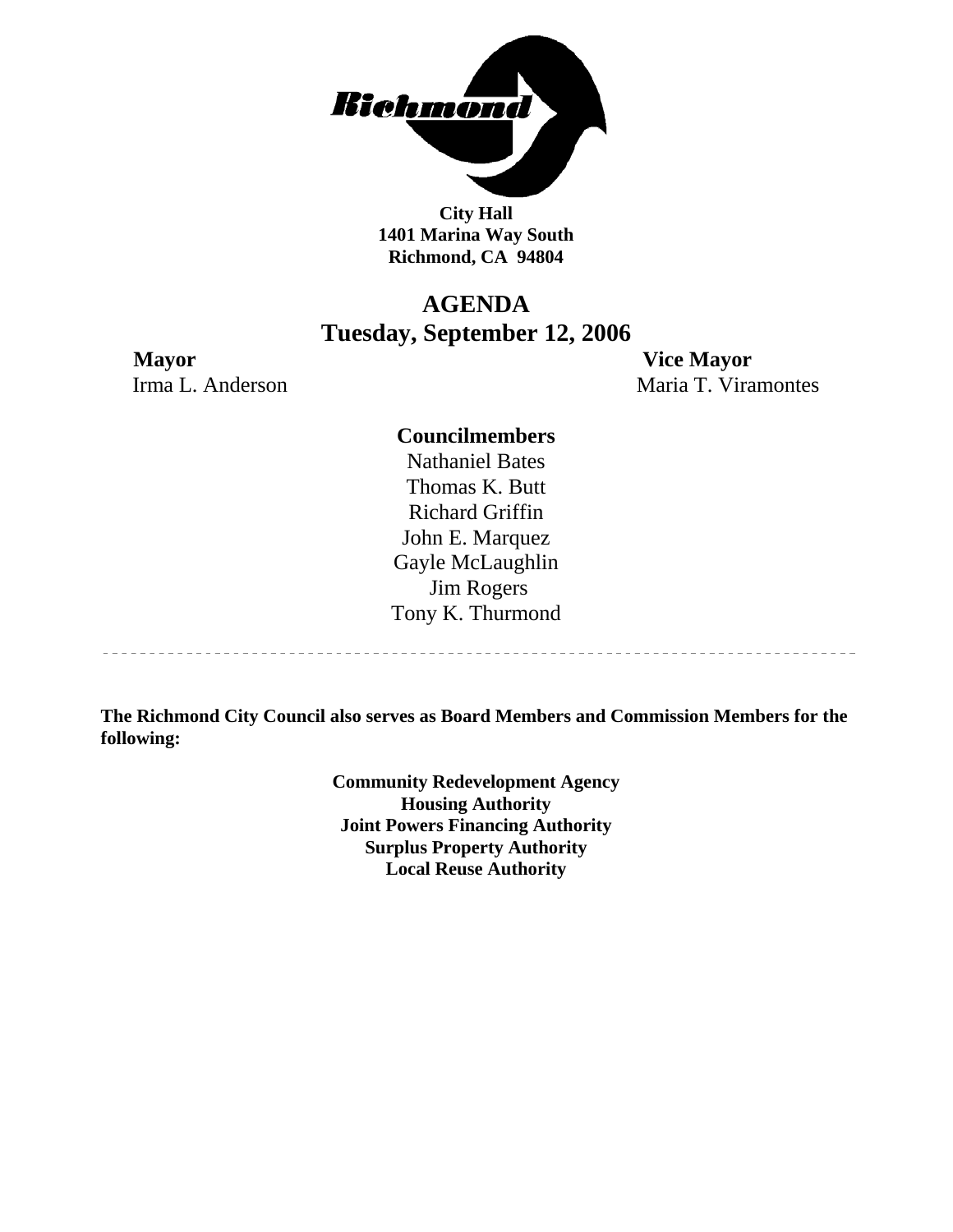# **MEETING PROCEDURES**

The City of Richmond encourages community participation at its City Council meetings and has established procedures that are intended to accommodate public input in a timely and time-sensitive way. As a courtesy to all members of the public who wish to participate in City Council meetings, please observe the following procedures:

**PUBLIC COMMENT ON AGENDA ITEMS:** Anyone who desires to address the City Council on items appearing on the agenda must complete and file a pink speaker's card with the City Clerk **prior** to the City Council's consideration of the item. Once the City Clerk has announced the item and discussion has commenced, no person shall be permitted to speak on the item other than those persons who have submitted their names to the City Clerk. Your name will be called when the item is announced for discussion. **Each speaker will be allowed TWO (2) MINUTES to address the City Council on NON-PUBLIC HEARING items listed on the agenda.** 

**OPEN FORUM FOR PUBLIC COMMENT:** Individuals who would like to address the City Council on matters not listed on the agenda or on **Presentations, Proclamations and Commendations, Report from the City Attorney, or Reports of Officers** may do so under Open Forum. All speakers must complete and file a pink speaker's card with the City Clerk **prior** to the commencement of Open Forum. **The amount of time allotted to individual speakers shall be determined based on the number of persons requesting to speak during this item. The time allocation for each speaker will be as follows: 15 or fewer speakers, a maximum of 2 minutes; 16 to 24 speakers, a maximum of 1 and one-half minutes; and 25 or more speakers, a maximum of 1 minute.** 

#### **SPEAKERS ARE REQUESTED TO OCCUPY THE RESERVED SEATS IN THE FRONT ROW BEHIND THE SPEAKER'S PODIUM AS THEIR NAME IS ANNOUNCED BY THE CITY CLERK.**

**CONSENT CALENDAR:** Consent Calendar items are considered routine and will be enacted, approved or adopted by one motion unless a request for removal for discussion or explanation is received from the audience or the City Council. A member of the audience requesting to remove an item from the Consent Calendar must complete and file a speaker's card with the City Clerk **prior to the City Council's consideration of Item C, Agenda Review.** An item removed from the Consent Calendar may be placed anywhere on the agenda following the City Council's agenda review.

*The City Council's adopted Rules of Procedure recognize that debate on policy is healthy; debate on personalities is not. The Chairperson has the right and obligation to cut off discussion that is too personal, too loud, or too crude.* 

**\*\*\*\*\*\*\*\*\*\*\*\*\*\*\*\*\*\*\*\*\*\*\*\*\*\*\*\*\*\*\*\*\*\*\*\*\*\*\*\*\*\*\*\*\*\*\*\*\*\*\*\*\*\*\*\*\*\***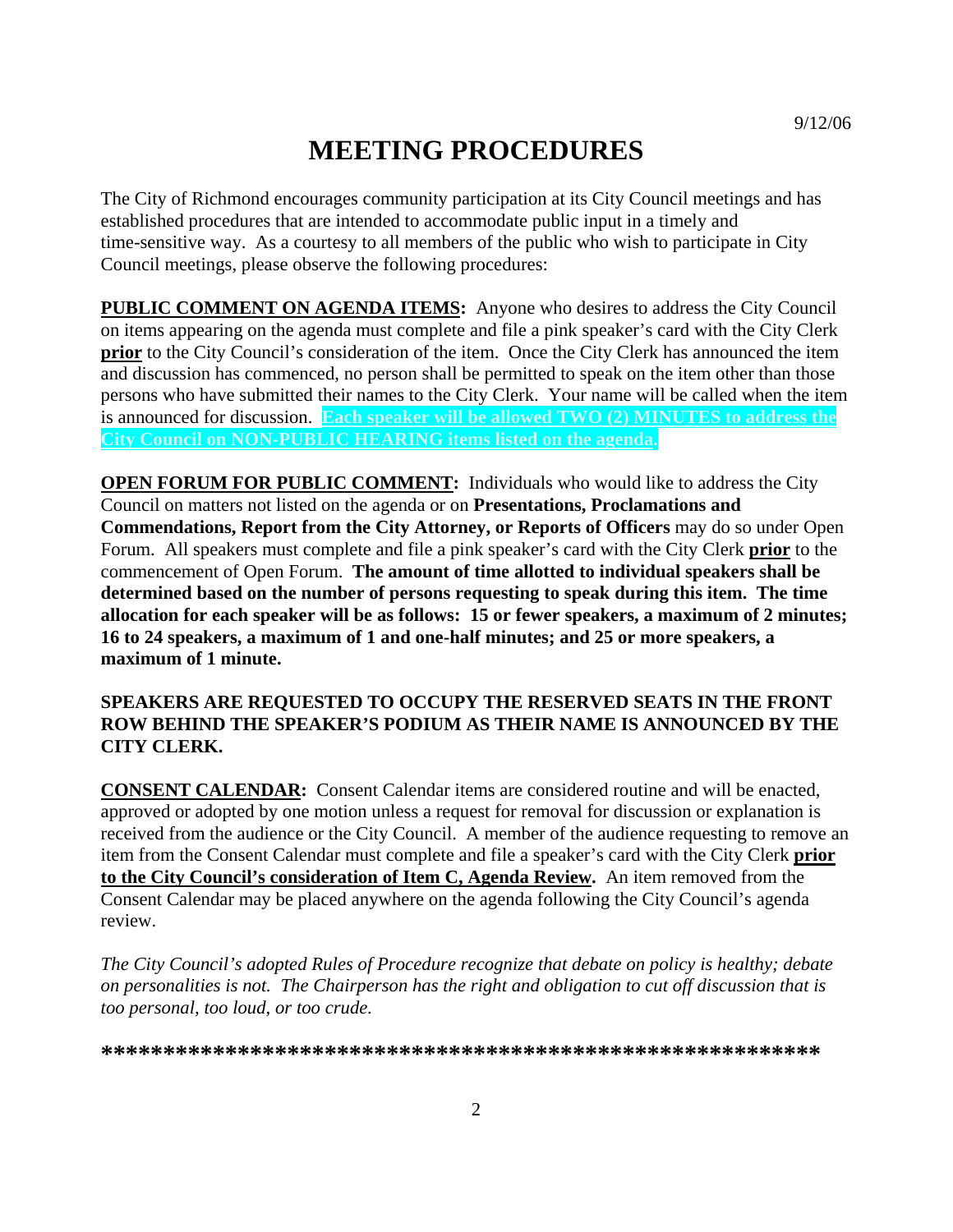# **MORNING OPEN SESSION 8:30 a.m.**

**A. ROLL CALL**

# **B. PUBLIC COMMENT**

# **C. ADJOURN TO CLOSED SESSION**

### **CLOSED SESSIONS**

**Shimada Room of City Hall** 

## **CITY COUNCIL**

### **CC-1. LIABILITY CLAIMS**

- **Claimant: (1) James Fajardo** 
	- **(2) Stephen Navarra**
	- **(3) Henry Cooper**

 **Agency Claimed Against: City of Richmond** 

- **CC-2. CONFERENCE WITH LEGAL COUNSEL EXISTING LITIGATION (Subdivision [a] of Government Code Section 54956.9)** 
	- **Four Cases: 1) Billion Enterprises vs. Richmond Community Redevelopment Agency** 
		- **2) Barra L.P. vs. City of Richmond**
		- **3) Hurwich vs. Richmond Community Redevelopment Agency**
		- **4) Baykeeper vs. City of Richmond**

### **CC-3. CONFERENCE WITH LABOR NEGOTIATORS**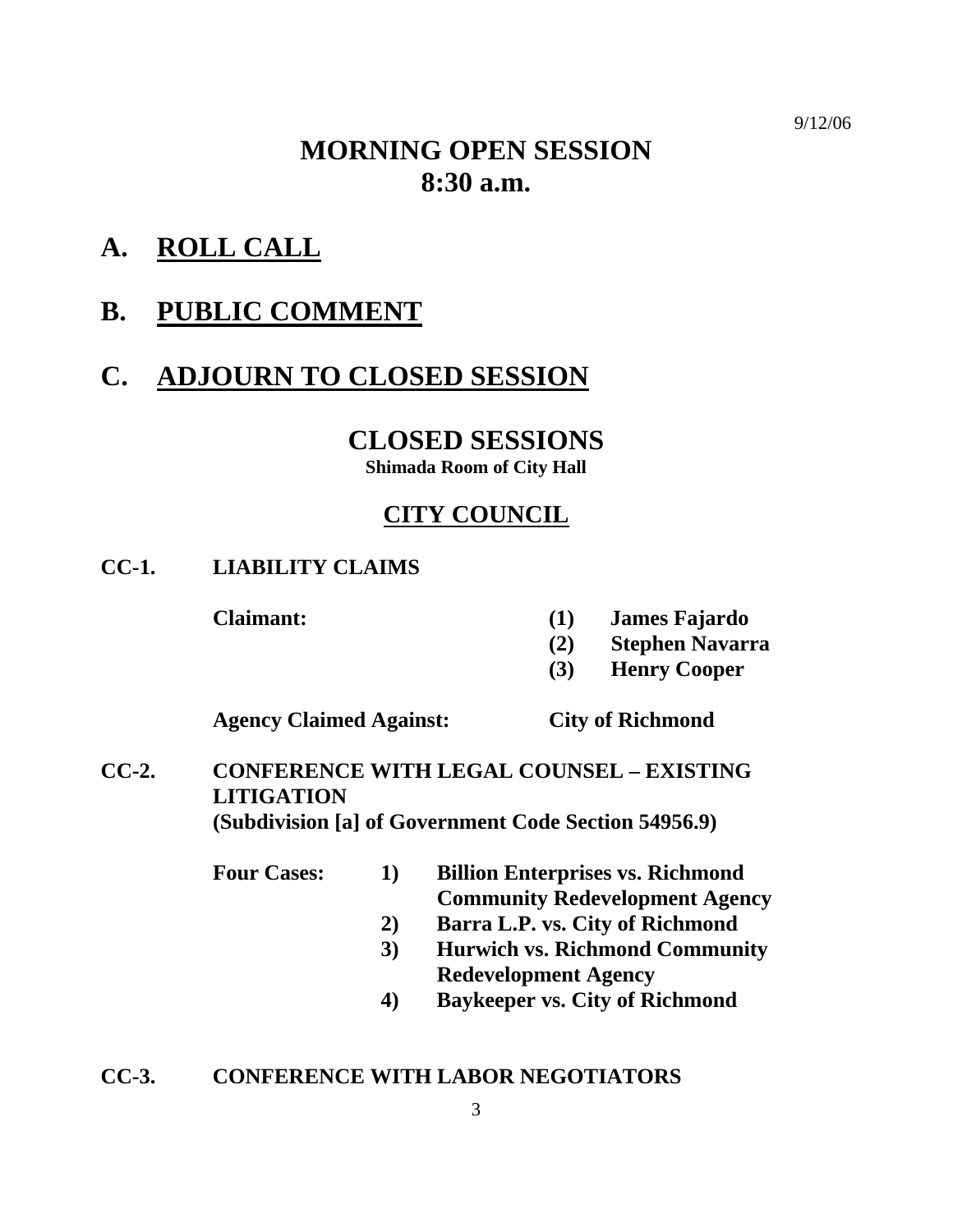9/12/06

 **(Government Code Section 54957.6):** 

| <b>City Designated Representative(s):</b> | <b>Bill Lindsay, Leslie</b>   |
|-------------------------------------------|-------------------------------|
|                                           | Knight, Rob Larson, Lisa      |
|                                           | <b>Stephenson and Jeffrey</b> |
|                                           | <b>Sloan</b>                  |

 **Employee Organization or Unrepresented Employee: SEIU Local 790 Part-Time Employees** 

**CC-4. CONFERENCE WITH REAL PROPERTY NEGOTIATOR (Government Code Section 54956.8)** 

| <b>Property:</b>          | 1401 Marina Way South               |
|---------------------------|-------------------------------------|
| <b>Negotiating Party:</b> | <b>Richard Poe and Bill Lindsay</b> |

 **Under Negotiation: Price and terms of payment** 

**CC-5. PUBLIC EMPLOYEE PERFORMANCE EVALUATION (Government Code Section 54957.6)** 

| <b>Title:</b> | <b>City Manager</b>  |
|---------------|----------------------|
|               | <b>City Attorney</b> |
|               |                      |

#### **\***

### **EVENING OPEN SESSIONS COUNCIL CHAMBER**

### **STUDY SESSION 6:00 p.m. – 6:30 p.m.**

#### **The purpose of the Study Session is as follows:**

1. Status Report by The Mentoring Center concerning the project to establish the Office of Violence Prevention – City Manager's Office (Bill Lindsay 620-6512).

**\*\*\*\*\*\*\*\*\*\*\*\*\*\*\*\*\*\*\*\*\*\*\*\*\*\*\*\*\*\*\*\*\*\*\*\*\*\*\*\*\*\*\*\*\*\*\*\*\*\*\*\*\*\*\*\*\*\*\*\***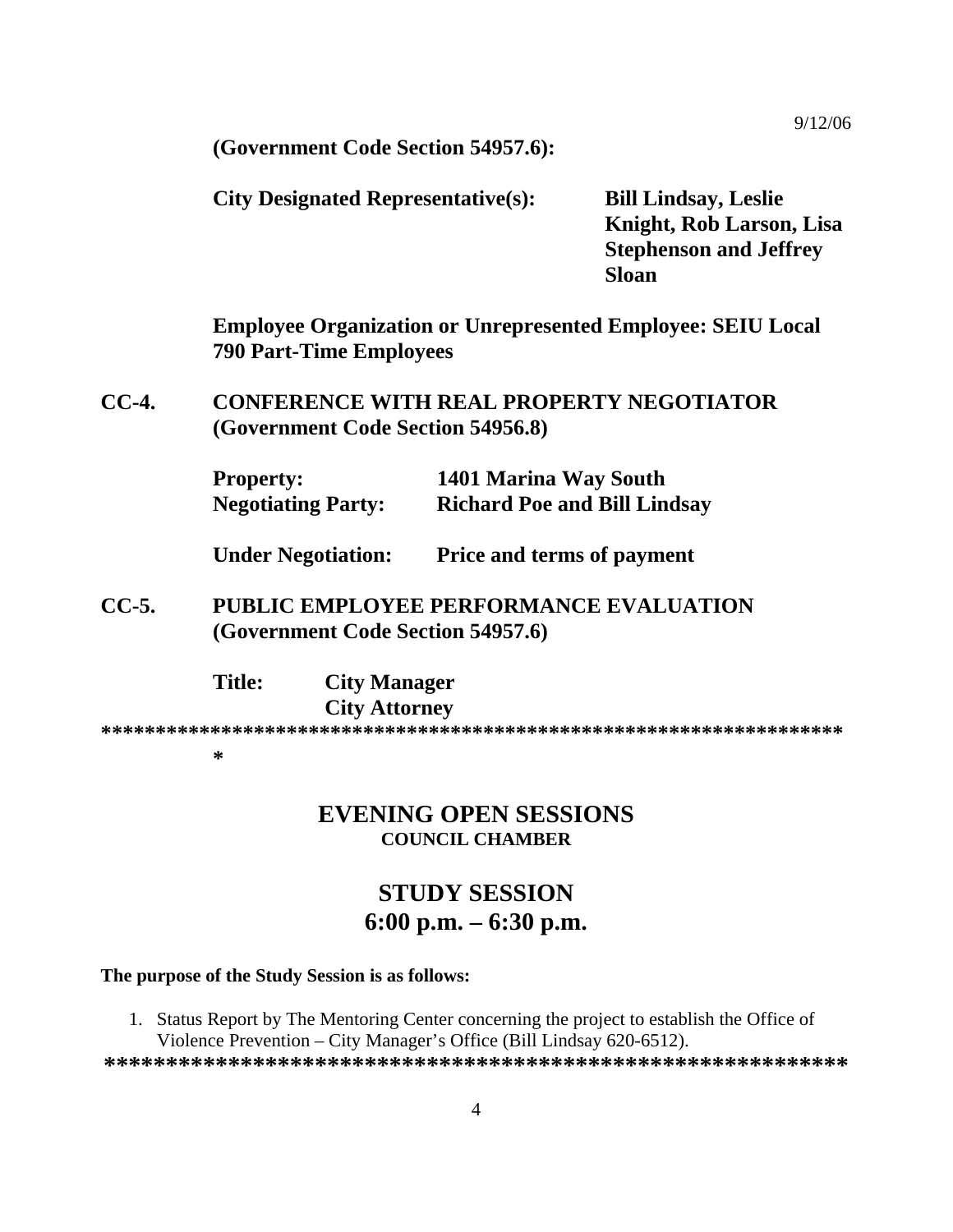### **RICHMOND COMMUNITY REDEVELOPMENT AGENCY 6:30 p.m.**

#### **PLEDGE TO THE FLAG**

- **A. ROLL CALL**
- **B. STATEMENT OF CONFLICT OF INTEREST**
- **C. AGENDA REVIEW**

#### **D. CONSENT CALENDAR**

- **D-1. AUTHORIZE** the Executive Director to amend the contract with BKF relating to West Macdonald Street Improvement Project to provide design services, bid document preparation, and construction management for improvements to Nevin Park, as a component of the West Macdonald Streetscape Improvement Project for an additional \$100,000 for total a contract amount not to exceed \$678,301 – Richmond Community Redevelopment Agency (Steve Duran 307-8140).
- **D-2.** ADOPT A RESOLUTION authorizing the application, the acceptance, and the expenditure of loan funds under the California Housing Finance Agency Residential Development Loan Program in an amount not to exceed \$3,400,000 – Richmond Community Redevelopment Agency (Steve Duran 307-8140).
- **D-3.** ADOPT A RESOLUTION authorizing the execution of a second amendment to the Agreement to Negotiate Exclusively (ANE) with Richmond Civic Center Partners to extend the term of the Agreement from September 28, 2006 to November 14, 2006 – Richmond Community Redevelopment Agency (Steve Duran 307-8140).
- **D-4. APPROVE** minutes of the Evening Open Session held on July 11, 2006 City Clerk's Office (Diane Holmes 620-6513).

#### **E. OPEN FORUM FOR PUBLIC COMMENT**

#### **F. ADJOURNMENT**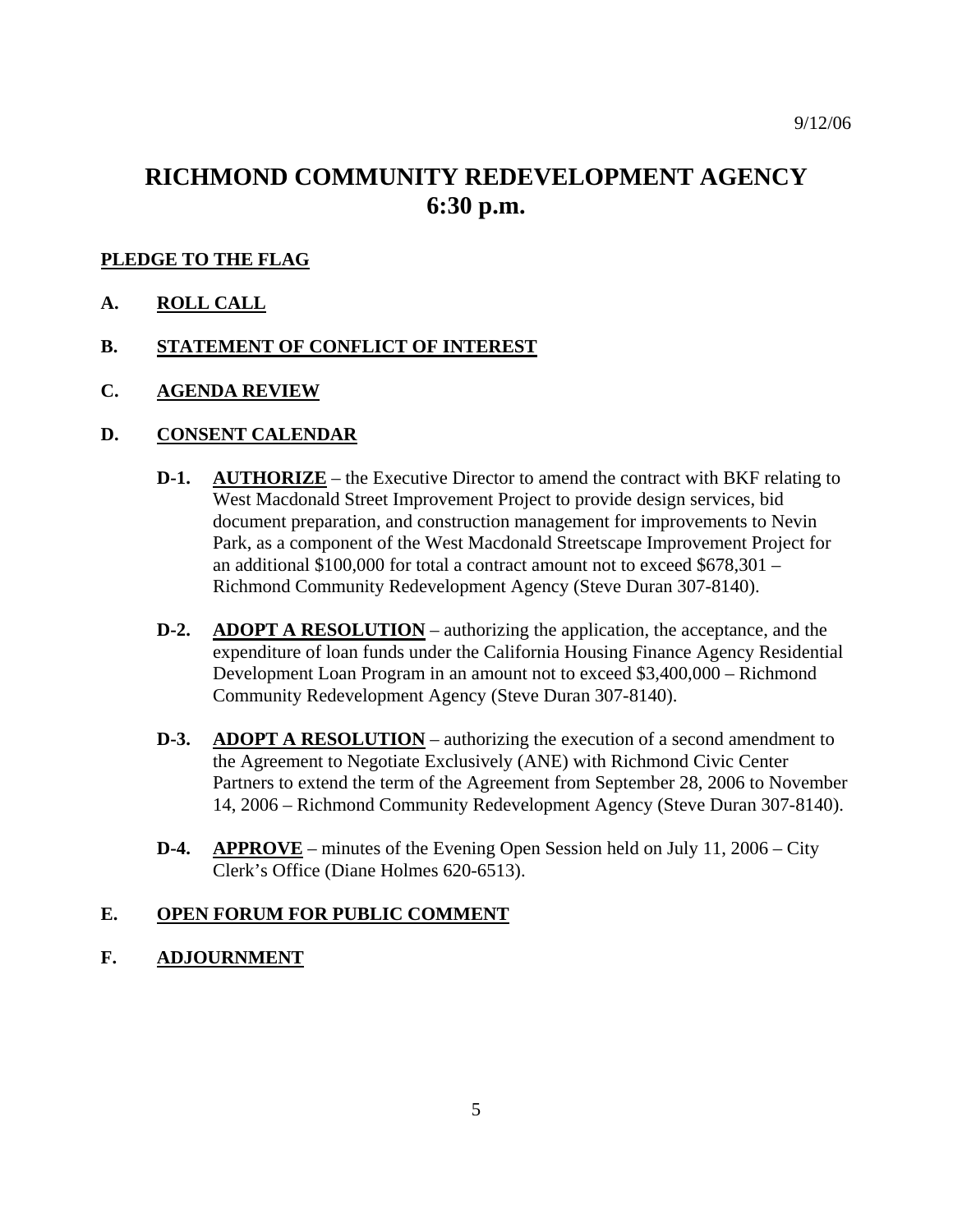## **CITY COUNCIL 7:00 p.m.**

#### **PLEDGE TO THE FLAG**

#### **A. ROLL CALL**

#### **B. STATEMENT OF CONFLICT OF INTEREST**

#### **C. AGENDA REVIEW**

#### **D. REPORT FROM THE CITY ATTORNEY OF FINAL DECISIONS MADE AND NON-CONFIDENTIAL DISCUSSIONS HELD DURING EXECUTIVE SESSION**

#### **E. OPEN FORUM FOR PUBLIC COMMENT**

#### **F. PRESENTATIONS, PROCLAMATIONS, AND COMMENDATIONS**

- **F-1.** Proclamation designating September 2006 as National Preparedness Month in the City of Richmond – Mayor Anderson (620-6503).
- **F-2.** Proclamation recognizing September as "National Save a Life" month Mayor Anderson (620-6503).
- **F-3.** Proclamation designating the City of Richmond as a Colon Cancer-Free Zone Mayor Anderson and Councilmember Marquez (620-6503/620-6581).
- **F-4.** Presentation and oath of office for City Prosecutor Thomas Min City Attorney's Office (John Eastman 620-6509).

#### **G. CONSENT CALENDAR**

- **G-1. REJECT** all bids received for the Cutting Boulevard Interconnect and Detector Loop Project - Engineering Department (Rich Davidson 307-8105).
- **G-2. AUTHORIZE** payment of Fiscal Year 2006-07 operation and maintenance cost(s) to Veolia in and amount not to exceed \$ 5,450,000 in accordance with the amended Agreement between the City of Richmond and Veolia Water North America – Engineering Department (Rich Davidson 307-8105).
- **G-3. AUTHORIZE** payment of administration cost for Contra Costa Clean Water Program per Resolution 105-03 in an amount not to exceed \$275,000 – Engineering Department (Rich Davidson 307-8105).
- **G-4. APPROVE** an amendment to the Joint Defense Agreement among the City of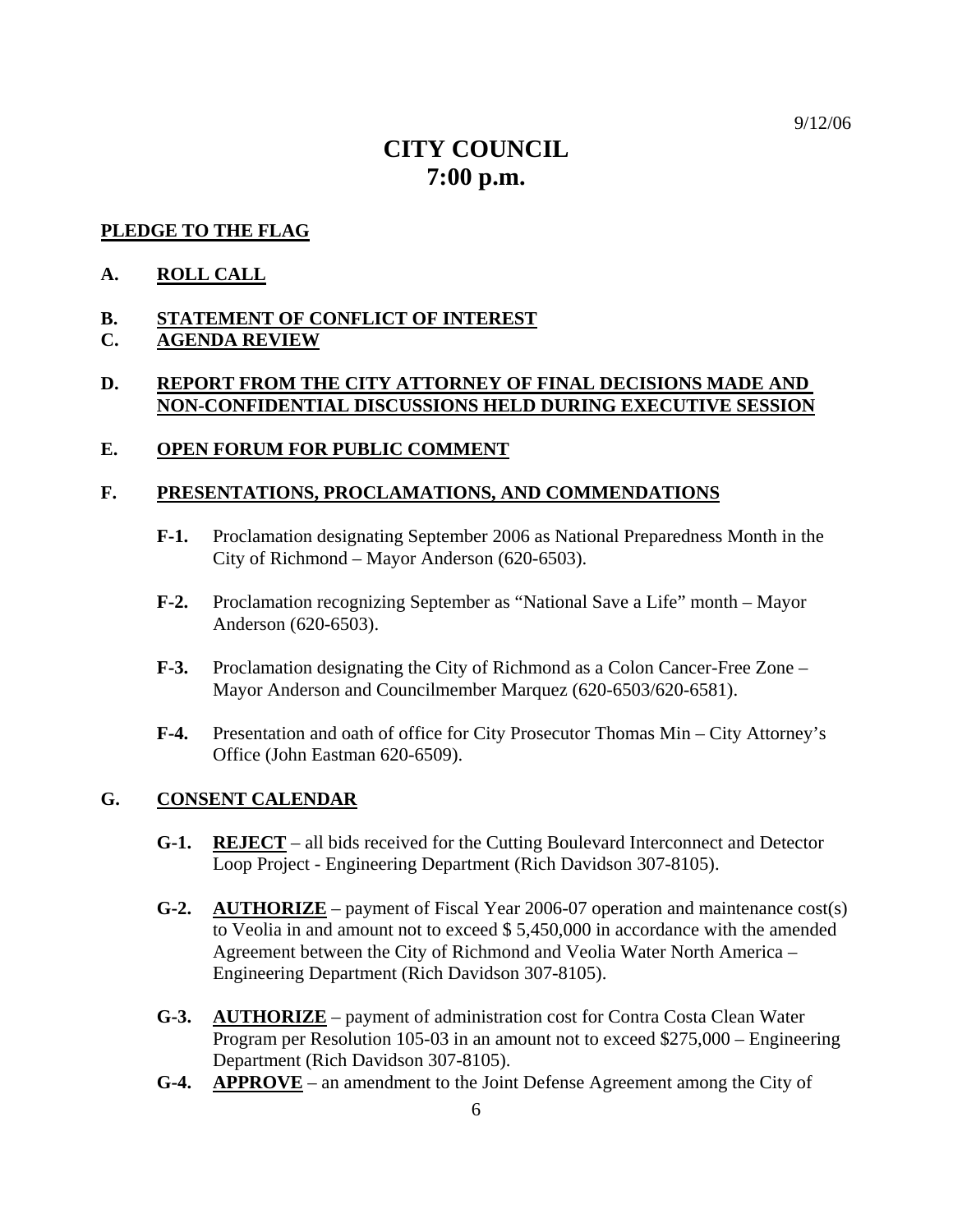Richmond, the West County Wastewater District, and Veolia to increase the City's share of payment under the agreement by  $$250,000$  to  $$350,000$  – Engineering Department (Rich Davidson 307-8105).

- **G-5. AUTHORIZE** payment of Richmond's share of the Fiscal Year 2006-07 West County Agency's expenditures in an amount not to exceed \$130,000 – Engineering Department (Rich Davidson 307-8105).
- **G-6. AUTHORIZE** the purchase of 11 Early Literacy Station computers for the Library and Recreation Community Centers through Califa in an amount not to exceed \$25,000 for Fiscal Year 2006-07, and authorize the Director of Library and Community Services to sign any related documents – Library and Community Services (Monique le Conge 620-6555).
- **G-7. ACCEPT** the Bill and Melinda Gates Foundation Public Access Computer Hardware Upgrade Grant (PAC HUG) from the California State Library Foundation in the amount of \$21,000, and authorize the Director of Library and Community Services to sign any documents related to the acceptance of these funds – Library and Community Services (Monique le Conge 620-6555).
- **G-8. APPROVE** purchase of specialized educational and art and crafts supplies from S&S Worldwide in the amount of \$14,732.10 for 11 community centers – Library and Community Services (Monique le Conge 620-6555).
- **G-9. APPROVE** contract amendment with Maze & Associates Accountancy Group to provide external auditing services for the fiscal year ending June 30, 2006, and other related services specified in the scope of services, in an amount not to exceed \$600,000, for a total contract amount of \$ 949,252 – Finance Department (James Goins 620-6740).
- **G-10. APPROVE** the purchase of materials from Nixon-Egli Equipment Company at a cost of \$16,719.92 for repair of the City's asphalt grinder – Public Works (Willie Haywood 321-3020).
- **G-11. ADOPT A RESOLUTION** rescinding City Council Resolution 176-00 and directing the Richmond Community Redevelopment Agency, as the Administrator of HUD funds for the City, to (1) select a new developer through a focused solicitation of bids by issuing a request for proposals for the development of those properties on South  $7<sup>th</sup>$  Street and South  $8<sup>th</sup>$  Street, known as APN Numbers 550-251-018-2 and 550-252-030-6 , and (2) give preference to proposals that include low-income restricted units – Richmond Community Redevelopment Agency (Steve Duran 307- 8104).
- **G-12. ADOPT A RESOLUTION** authorizing an amendment to the Vali Cooper &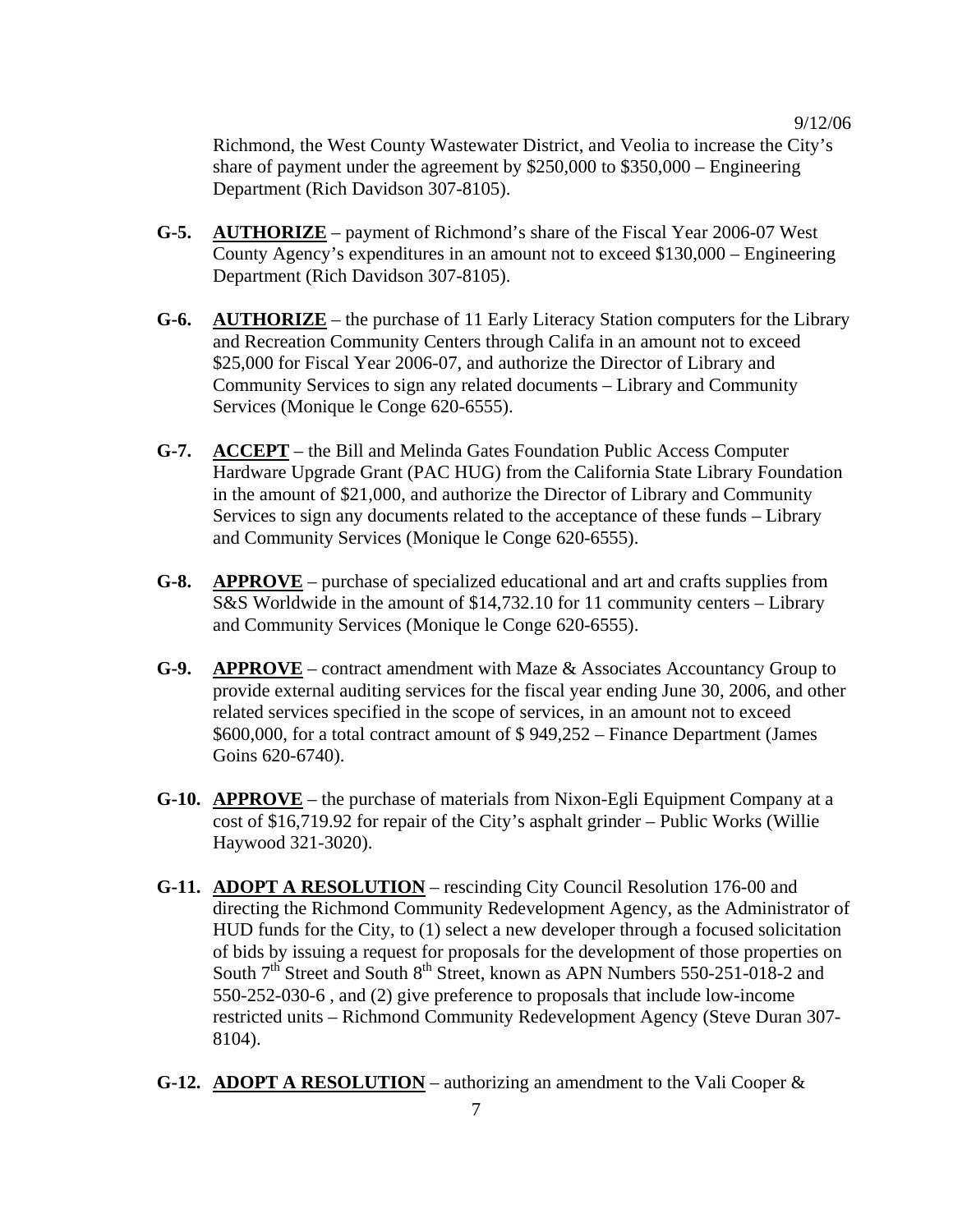Associates construction management contract for the North Richmond Street Improvement Project (1) to increase the scope of work to be completed by Vali Cooper & Associates, adding \$120,400 to contract (including a \$30,000 contingency) and thus increasing the not to exceed contract amount from \$300,000 to \$420,400; and (2) to extend the term to March 31, 2007 – Richmond Community Redevelopment Agency (Steve Duran 307-8104).

- **G-13. ADOPT A RESOLUTION** authorizing execution of second amendment to the Agreement to Negotiate Exclusively (ANE) with Richmond Civic Center Partners to extend the term of the Agreement from September 28, 2006 to November 14, 2006 – Richmond Community Redevelopment Agency (Steve Duran 307-8140).
- **G-14. ADOPT A RESOLUTION** authorizing the City Manager to execute a Memorandum of Understanding between the City and SEIU Local 790 (Part-time Employees Bargaining unit) in accordance with the terms of the Tentative Agreement reached between the parties' representatives. Budget financial impact for Fiscal Year 2006-07 is \$118,164 – Human Resources (Leslie Knight 620-6600).
- **G-15. INTRODUCE AN ORDINANCE** establishing wages, salary, and compensation for part-time classifications represented by SEIU Local 790. Budget Financial impact for Fiscal Year 2006-07 is \$118,164 – Human Resources (Leslie Knight 620- 6600).
- **G-16. INTRODUCE AN ORDINANCE** establishing wages, salary, and compensation for the classification of **Communications Shift Supervisor (Salary Range: \$5,173 - \$6,251/month)** - Human Resources (Leslie Knight 620-6600).
- **G-17. ADOPT A RESOLUTION** approving an application for grant funds in the amount of \$445,000 pursuant to the Per Capita Program of the California Clean Water, Clean Air, Safe Neighborhood Parks, and Costal Protection Act of 2002 – Parks and Landscaping (Sharon West 231- 3004).
- **G-18. APPROVE** minutes of the Evening Open Session held on July 11, 2006 City Clerk's Office (Diane Holmes 620-6513).

### **H. PUBLIC HEARINGS**

- **H-1.** Conduct a public hearing to consider the appeal concerning the design review, conditional use permit and affordable housing findings as amended by the Planning Commission for DR/CU 11002841, at 300-338 and 400-412 Macdonald Avenue – Planning Department (Richard Mitchell 620-6706).
- **H-2.** Conduct a public hearing to adopt a resolution approving the General Plan Amendment, GPA 1102866, amending the land use designation for 11.2 acres at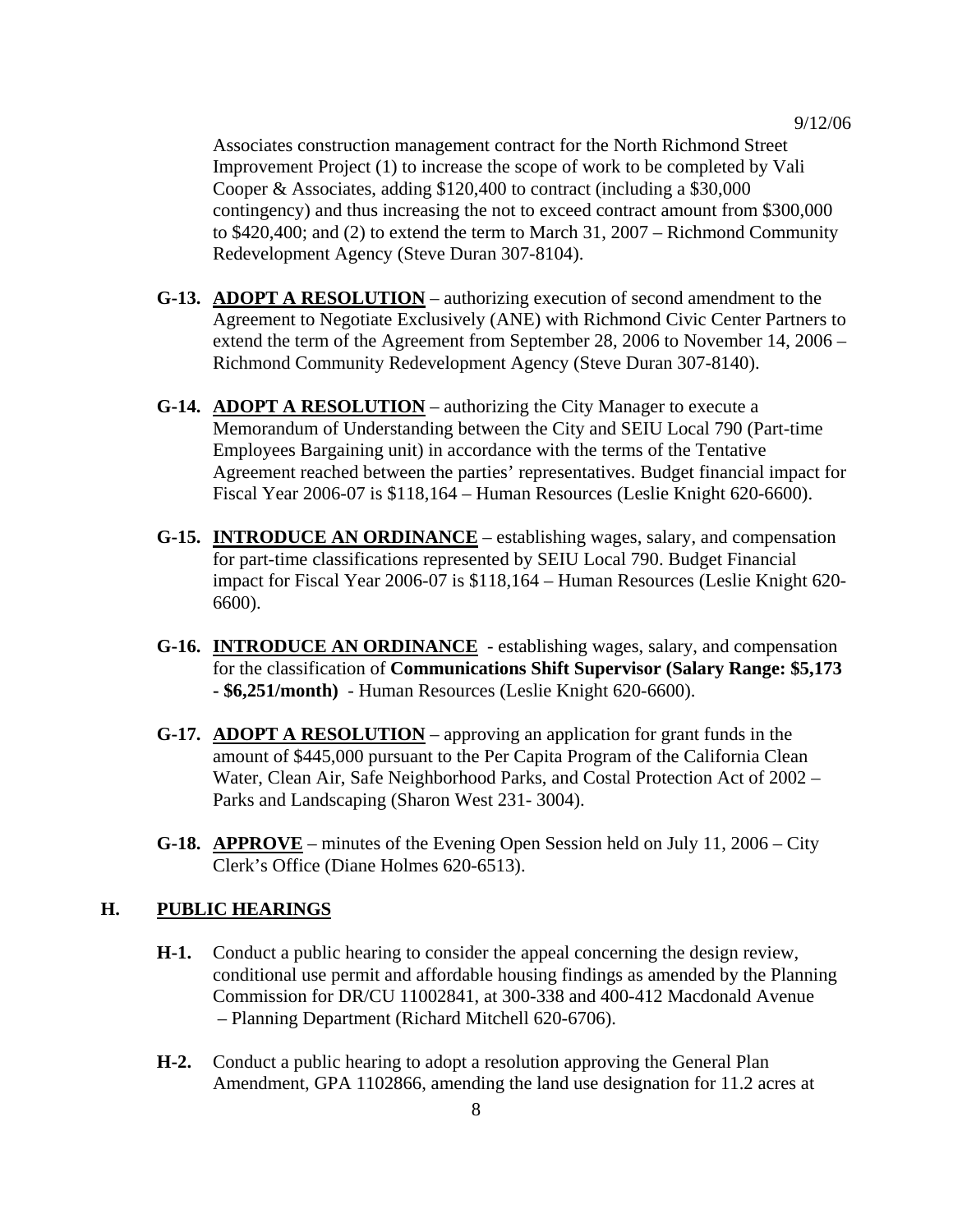3185 Garrity Way from 930/Regional Office Shopping to 922/ General Commercial – Planning Department (Richard Mitchell 620-6706).

**H-3.** Conduct a public hearing to consider the Variance (V/DR 1102836) and Design Review Permit applications that were appealed by the owners of 335 and 343 Summit Place and reaffirm, modify or reverse the Planning Commission's conditional approval of the proposed applications – Planning Department (Richard Mitchell 620-6706).

#### **I. RESOLUTIONS**

**I-1.** ADOPT A RESOLUTION – in support of the Tobacco Tax Act of 2006 – Councilmember John Marquez (620-6581).

#### **J. ORDINANCES**

#### **K. COUNCIL AS A WHOLE**

- **K-1.** Receive report concerning the construction phasing strategy for the Civic Center Revitalization Project, and provide direction to staff – Richmond Community Redevelopment Agency (Steve Duran 307-8140).
- **K-2.** Approve the estimated \$1.52 million 2006/2007 North Richmond Waste & Recovery Mitigation Fee Joint Expenditure Plan created to lessen the impact of the West Contra Costa Sanitary Landfill Bulk Materials Processing Center's operation on the North Richmond community – City Manager's Office (Bill Lindsay 620-6512).
- **K-3.** Discuss development of a community e-mail list to improve distribution of information, and provide direction to staff – Councilmember Rogers (620-6581).
- **K-4.** Discuss permit fees for installation of solar facilities and provide direction to staff Councilmember McLaughlin (237-1256).

#### **L. COMMUNICATIONS**

#### **M. REPORTS OF OFFICERS: STANDING COMMITTEE REPORTS, REFERRALS TO STAFF, AND GENERAL REPORTS (INCLUDING AB 1234 REPORTS)**

#### **N. ADJOURNMENT**

**\*\*\*\*\*\*\*\*\*\*\*\*\*\*\*\*\*\*\*\*\*\*\*\*\*\*\*\*\*\*\*\*\*\*\*\*\*\*\*\*\*\*\*\*\*\*\*\*\*\*\*\*\*\*\*\*\*\***